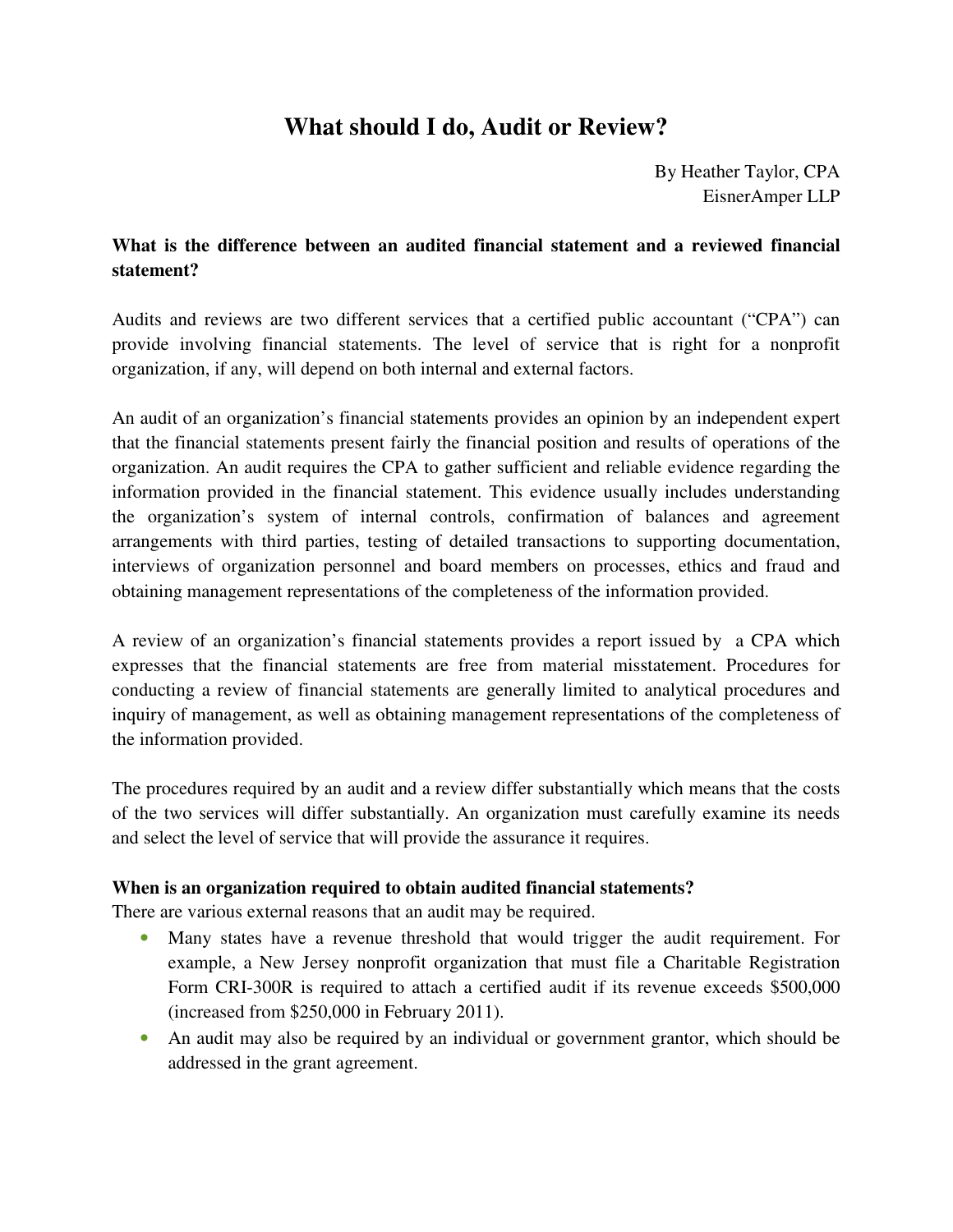- An organization that receives over \$500,000 in federal grants is required to have an annual audit in accordance with OMB Circular A-133.
- If an organization has bank or other financing arrangements, the lender may require that an annual audit be performed.

Agreements with outside funders should be reviewed to determine if there are any specific financial statement requirements.

#### **Why should I have an audited financial statement even if it is not required?**

Even if an audit is not required, some organizations choose to have their financial statements audited. An audit can provide assurance to the governing body that there are no material misstatements. Nonprofits fall under intense public scrutiny and therefore it may be important that the Board show its constituents that they have exercised financial oversight by having an audit of their financial statements. Another reason for an audit would be if the Board feels that misstatements or fraud may exist. New buzz words in the nonprofit world are accountability and transparency. An audit helps meet these objectives.

### **When is a review required and why should the organization have a review if it is not required?**

There are no state or federal laws requiring reviewed financial statements. As with an audit, there may be grantors or lenders that require that the organization provide an annual reviewed financial statement as part of the grant or loan agreement. A review will provide that grantor or lender some comfort in knowing that an accountant independent of the organization has reviewed the financial information that the organization is providing.

An audit may be cost prohibitive for an organization, so a reviewed financial statement is an alternative that still provides a level of accountability and transparency. Although a review is less in scope than an audit, a CPA outside of the organization is still providing some level of assurance that the financial statement are free of material misstatements. A review will help the board exercise its fiduciary responsibility for the organization. When the organization engages a certified public accountant to review its financial statements, it can also receive the benefit of an external expert providing recommendations for improvement of any internal control deficiencies it may identify. Many times an organization does not have financial experts on the board. Having an independent set of eyes review the financial statements of an organization provides some level of comfort to those charged with governance that their financial position is being fairly represented.

It is important to note that even if an organization obtains audited or reviewed financial statements, the CPA can never guarantee that there is no fraud or error within the organization. Both audit and review procedures only **sample** the information provided in the financial